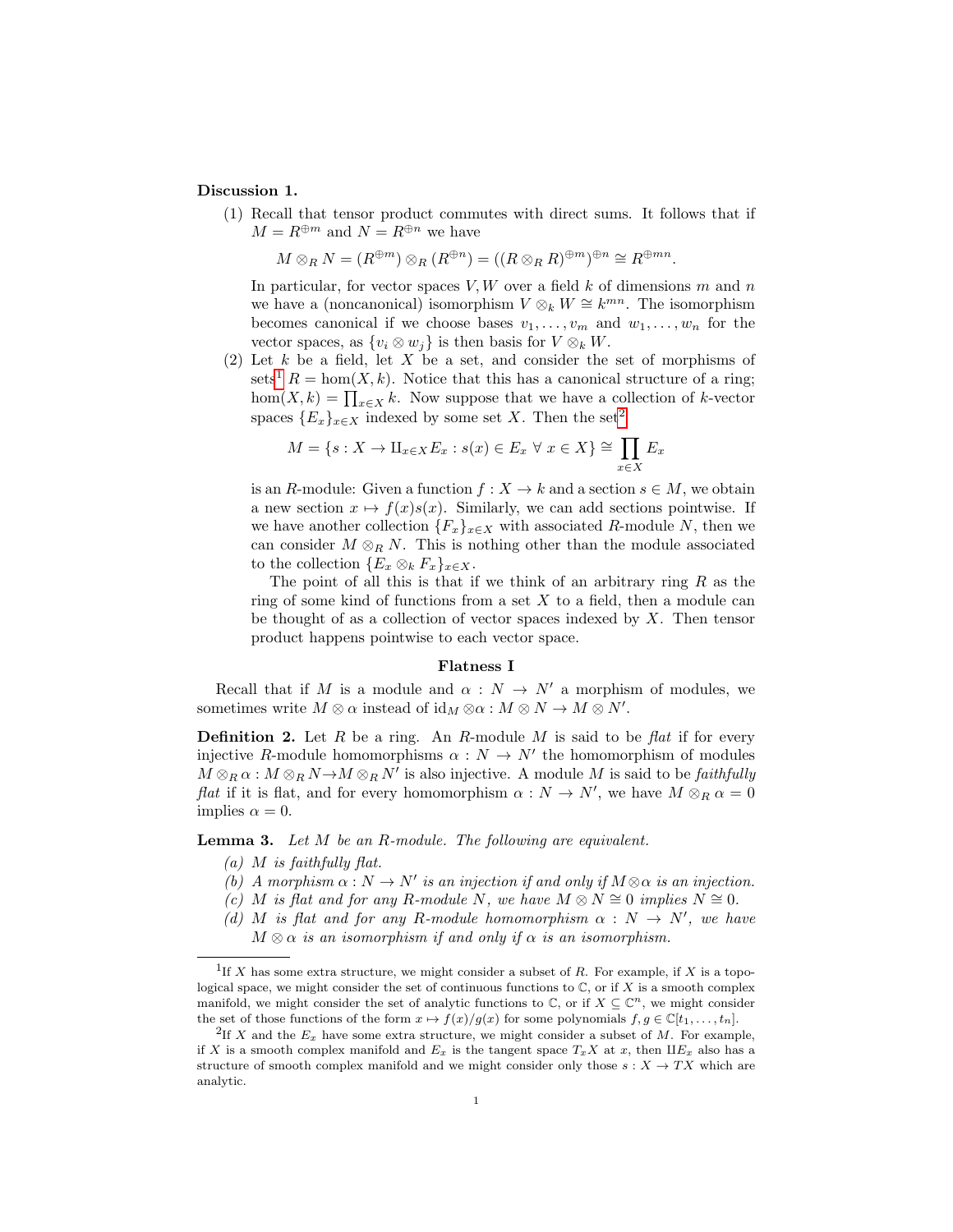*Proof.* (a) implies (b). Consider the kernel  $K \to N$ . Since M is flat,  $M \otimes K \to$  $M \otimes N \to M \otimes N'$  is exact, so if  $M \otimes \alpha : M \otimes N \to M \otimes N'$  is a monomorphism, then  $M \otimes K \to M \otimes N$  is the zero map. But by since M is faithfully flat, this implies that  $K \to N$  is the zero map, in other words, that  $\alpha : N \to N'$  is injective.

(b) implies (c). Suppose that (b) is true. From the definition of flat, we see that M is flat, so it suffices to show that if  $M \otimes N \cong 0$  then  $N \cong 0$ . Consider the canonical morphism  $\alpha : N \to 0$ . If  $M \otimes N \cong 0$ , then  $M \otimes \alpha$  is a monomorphism, so since (b) holds, it follows that  $\alpha : N \to 0$  is a monomorphism. In other words,  $N \cong 0$ .

(c) implies (d). Let  $\alpha : N \to N'$  be a homomorphism such that  $M \otimes \alpha$  is an isomorphism, and consider the kernel K and cokernel C of  $\alpha$ . Since M is flat,

<span id="page-1-0"></span>(1) 
$$
0 \to M \otimes K \to M \otimes N \stackrel{M \otimes \alpha}{\to} M \otimes N' \to M \otimes C \to 0
$$

is exact. But  $M \otimes \alpha$  is an isomorphism, so  $M \otimes K$  and  $M \otimes C$  are zero. But by the hypothesis (c), this implies that K and C are zero. Hence,  $\alpha$  is an isomorphism.

(d) implies (a). Suppose (d) is true,  $\alpha : N \to N'$  is a morphism such that  $M \otimes \alpha = 0$ , and consider the kernel K and cokernel C of  $\alpha$ . Since M is flat, [\(1\)](#page-1-0) is exact, but if  $M \otimes \alpha$  is zero, this implies that  $M \otimes K \cong M \otimes N$  and  $M \otimes N' \cong M \otimes C$ . Then since (d) holds, we can deduce that  $K \cong N$  and  $N' \cong C$ . In other words,  $\alpha = 0.$ 

**Lemma 4** ([AK2017, Lemma 9.5]). A direct sum  $M = \bigoplus_{\lambda \in \Lambda} M_{\lambda}$  is flat if and only if every  $M_{\lambda}$  is flat. Furthermore, M is faithfully flat if every  $M_{\lambda}$  is flat, and some  $M_{\lambda}$  is faithfully flat.

Proof. See the book.

**Proposition 5** ( $[AK2017,$  Proposition 9.6). Every nonzero free module is faithfully flat. Every projective module is flat.

*Proof.* See the book.  $\Box$ 

#### Colimits

Let  $R$  be a ring. Consider a set

(2) 
$$
\Phi = \{M_i, \phi_n : M_{i_n} \to M_{j_n} \mid i \in I, n \in N\}
$$

consisting of a collection of  $R$ -modules  $M_i$  indexed by a set  $I$ , and a collection of morphisms  $\phi_n$  between them, indexed by a set N.

**Definition 6.** A cone of the system  $\Phi$  is a module M equipped with a collection of morphisms  $\{\alpha_i : M_i \to M\}_{i \in I}$  such that for every  $n \in N$  we have  $\alpha_{j_n} \circ \phi_n = \alpha_{i_n}$ . That is, the triangles



are commutative for all  $n \in N$ . We often just write M without explicitly mentioning the  $\alpha_i$ .

$$
\Box
$$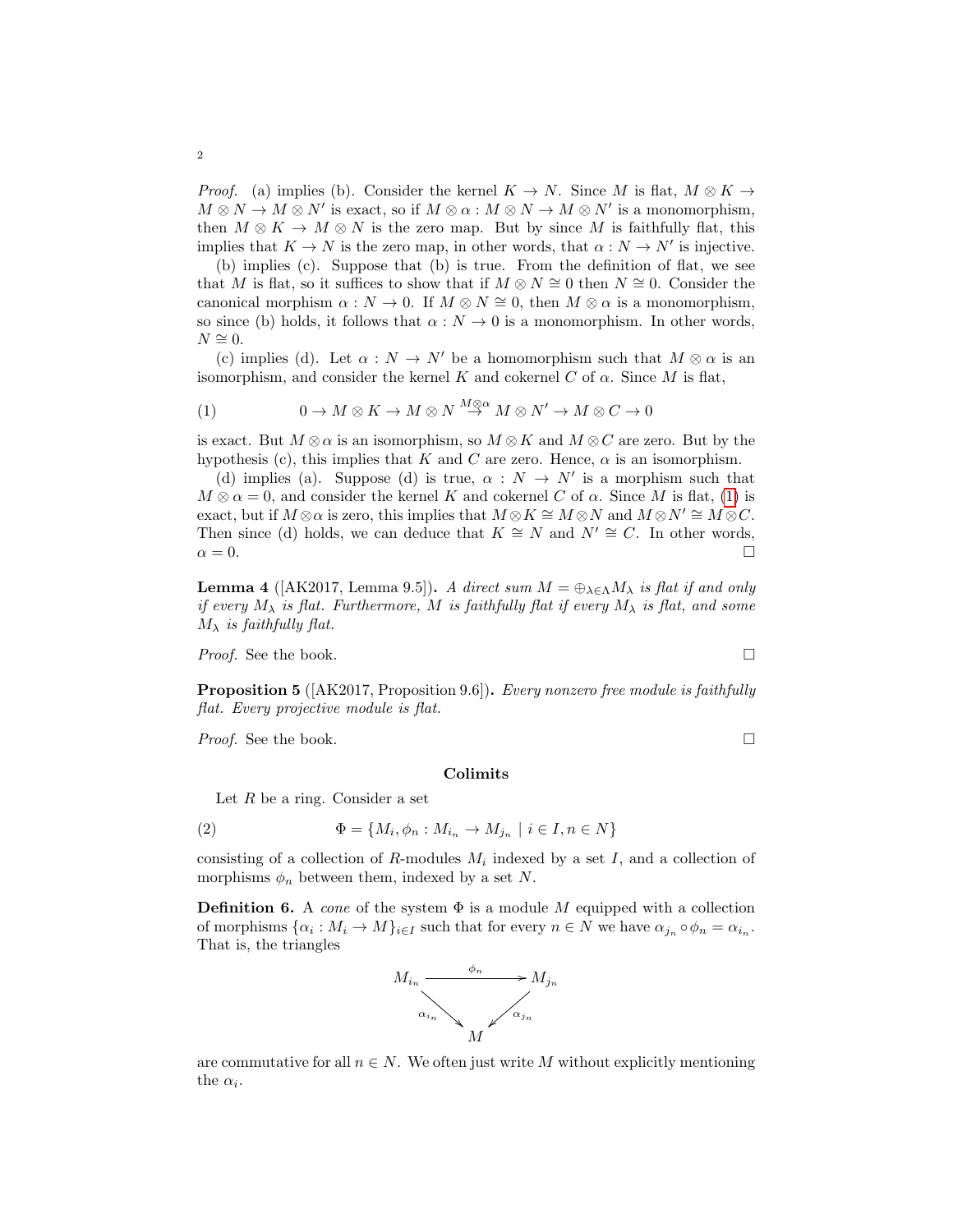A morphism of cones  $\{\alpha_i : M_i \to M\}_{i \in I} \to \{\alpha'_i : M_i \to M'\}_{i \in I}$  is a morphism of modules  $\psi : M \to M'$  such that  $\psi \circ \alpha_i = \alpha'_i$  for all  $i \in I$ . That is, the triangles



are commutative for all  $i \in I$ .

A colimit or direct limit of a system  $\Phi$ , written  $\varinjlim M_i$ , is a universal cone. That is, it is a cone M with the property that for any other cone  $M'$ , there exists a unique morphism of cones  $M \to M'$ .

### Example 7.

- (a) 0 is the colimit of the empty set.
- (b)  $\oplus_{i\in I}M_i$  is the colimit of the system  $\{M_i \mid i\in I\}$  which has  $N=\emptyset$ .
- (c) If  $N \subseteq M$ , then  $M/N$  is the colimit of the system containing the inclusion  $N \hookrightarrow M$ , and the zero morphism  $N \stackrel{0}{\rightarrow} M$ .
- (d) If  $\{M_i \hookrightarrow M, M_{i_n} \hookrightarrow M\}$  is a collection of submodules of a module, and their inclusions in each other, then the colimit is the submodule  $\langle M_i \rangle$ generated by them.

In general we can construct the colimit as follows: Consider the sum  $\bigoplus_{i\in I}M_i$ . For every  $\phi_n: M_{i_n} \to M_{j_n}$ , and  $m \in M_{i_n}$  we have the element  $m - \phi_n(m)$  in  $\bigoplus_{i \in I} M_i$ . The colimit is the quotient of the sum  $\bigoplus_{i\in I}M_i$  by the submodule generated by elements of this form.

**Definition 8.** A system  $\Phi$  as above is said to be *filtered* if

(1) For every  $M_i, M_j$ , there exists some  $M_k$ , and morphisms  $\phi_n : M_i \to M_k$ and  $\phi_m : M_j \to M_k$  in the system.

(2) For every pair of parallel morphisms  $M_i \stackrel{\phi_n}{\rightrightarrows}$  $\Rightarrow M_j$  in the system, there is a morphism  $\phi_{\ell} : M_j \to M_k$  such that  $\phi_{\ell} \circ \phi_n = \phi_m$ .

The colimit of a filtered system is called a filtered colimit.

**Example 9.** Let R be a domain (such as  $\mathbb{Z}$ ) and consider the system  $\{M_i, \phi_n\}$ :  $i \in I, n \in N$  such that  $I = R, N = R \times (R \setminus \{0\}), M_i = R$  (for all i), and  $\phi_{s,t} : R \to R : x \mapsto tx$  is multiplication by t. Then the colimit of this system is Frac(R). The  $\alpha_s : M_s \to M$  of the sth copy of R is  $R \to \text{Frac}(R) : x \mapsto x/s$ . This is a filtered colimit of R-modules.

When the system is filtered, there is an easier construction of the colimit. Consider the disjoint union of sets  $\mathbf{H}_{i\in I}M_i$ . Define an equivalence relation by  $m_i \in M_i$ is equivalent to  $m_j \in M_j$  if there exists a  $M_k$ , and morphisms  $\phi_m : M_i \to M_k$  and  $\phi_n : M_j \to M_k$  such that  $\phi_m(m_i) = \phi_n(m_j)$ . Then this is an equivalence relation, and the colimit of the filtered system is the quotient  $\prod_{i\in I}M_i/\sim$ .

### Flatness II

Proposition 10 ([AK2017, Proposition 9.9). A filtered direct limit of flat modules is flat.